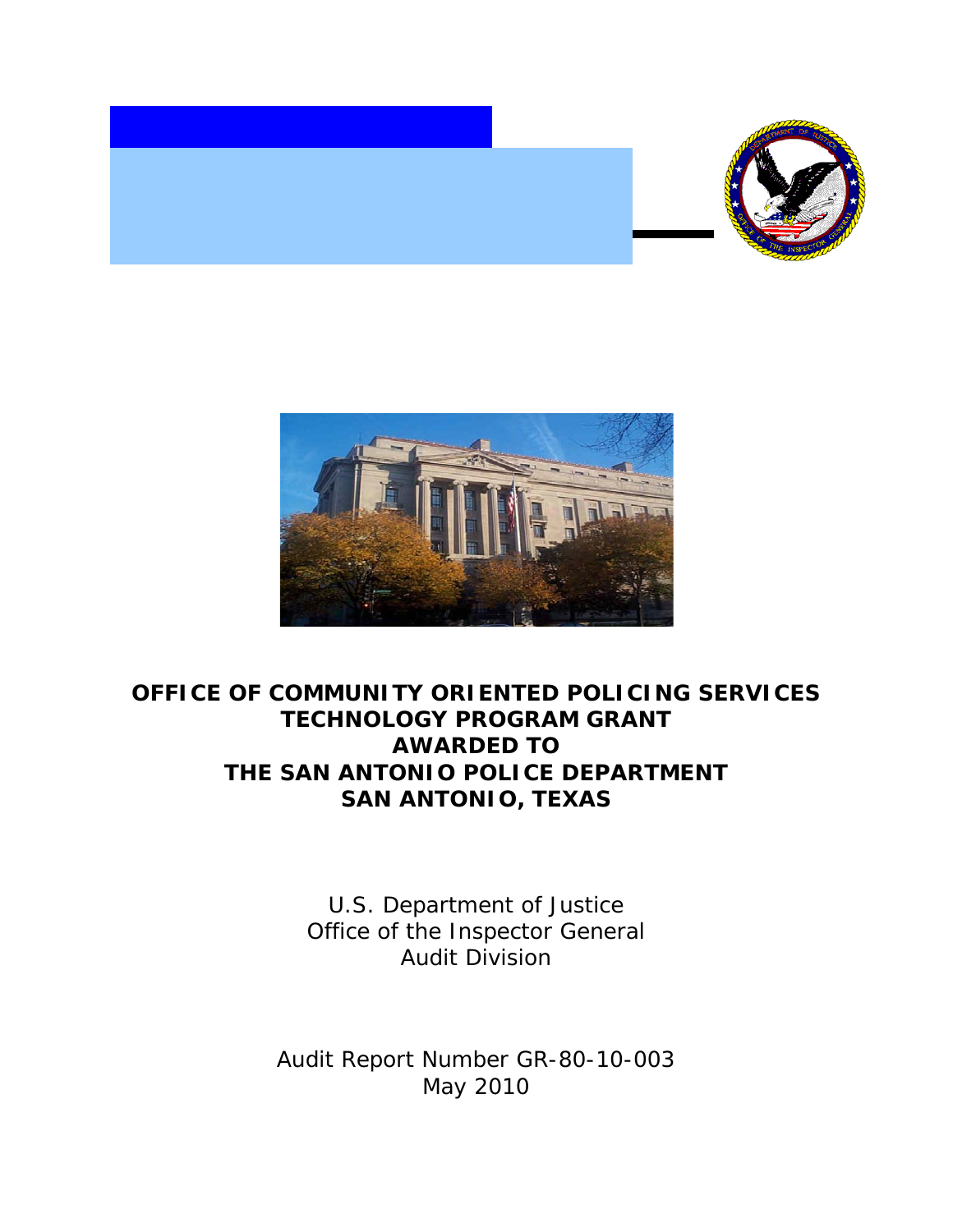## **OFFICE OF COMMUNITY ORIENTED POLICING SERVICES TECHNOLOGY PROGRAM GRANT AWARDED TO THE SAN ANTONIO POLICE DEPARTMENT SAN ANTONIO, TEXAS**

## **EXECUTIVE SUMMARY**

The Office of the Inspector General, Audit Division, has completed an audit of the Office of Community Oriented Policing Services (COPS) Technology Program Grant Number 2007-CK-WX-0055 in the amount of \$6,000,000 awarded to the city of San Antonio Police Department (SAPD). The award requires grantees to provide a 25 percent cash match.<sup>[1](#page-1-0)</sup> The purpose of the grant program is to support the development of integrated voice and data communication networks among emergency response agencies within the region served by the grant recipients. Grants will pay for equipment, enhancements to voice and data network infrastructures, and project management expenses.

Since 1995, COPS has awarded more than \$405 million to support the development of voice and data sharing communication networks. COPS offers grantees ongoing technical assistance resources throughout the development and implementation phases of their projects. COPS is responsible for advancing community policing nationwide and supporting state, local, and tribal law enforcement agencies.

The city of San Antonio, which is in Bexar County, has a population of over 1.3 million and is the seventh largest city in the United States. San Antonio receives over 1.5 million 9-1-1 calls annually. The largest public safety agencies in the area include the San Antonio Police and Fire Departments and the Bexar County Sheriff's Office.

The purposes of this audit were to determine whether reimbursements claimed for costs under the grant were supported and allowable in accordance with applicable laws, regulations, guidelines, terms, and conditions of the grant; and to determine program performance and accomplishments. The objective of our audit was to review performance in the following areas: (1) internal control environment; (2) drawdowns; (3) grant expenditures, including personnel and indirect costs; (4) budget

<span id="page-1-0"></span><sup>1&</sup>lt;sup>1</sup>  $1$  An additional \$13 million has been identified locally, including \$2 million in matching funds. The total cost of the entire project is estimated at \$19 million.